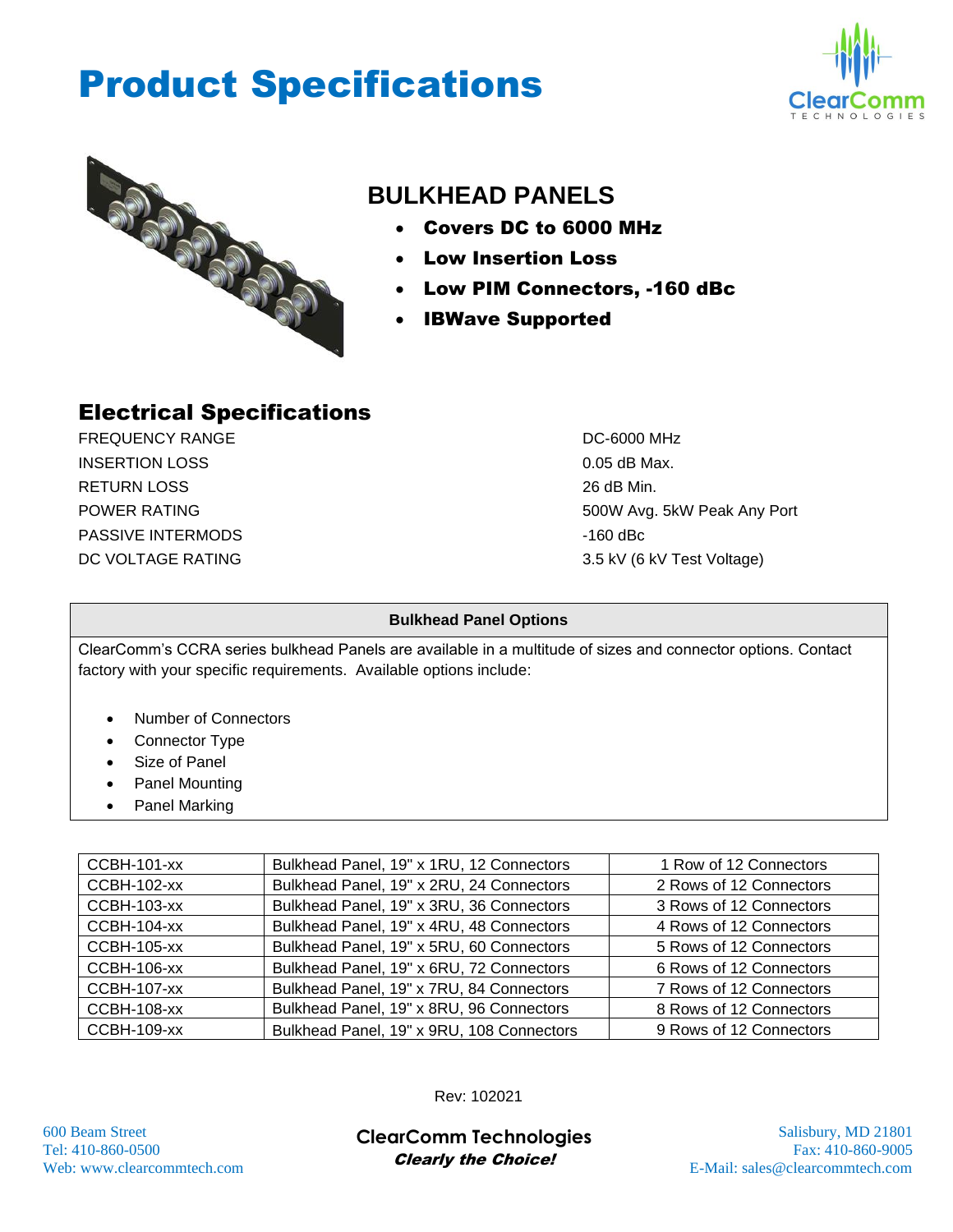# Product Specifications



### Environmental Specifications

TEMPERATURE RANGE -20 to +65°C Operating WEATHERIZATION IP-65

### Mechanical Specifications

CONNECTORS (Add to End of Model Number) -XDF 4.3/10.0 Female

-N10F NEX10 -QF QMA Female -NF Type 'N' Female -DF 7/16 DIN

Contact Factory for additional options







#### **Model CCBH-101-XDF**

600 Beam Street Salisbury, MD 21801 **ClearComm Technologies** Tel: 410-860-0500 Fax: 410-860-9005 Clearly the Choice!

Rev: 102021

Web: www.clearcommtech.com **E-Mail:** sales @clearcommtech.com **E-Mail:** sales @clearcommtech.com